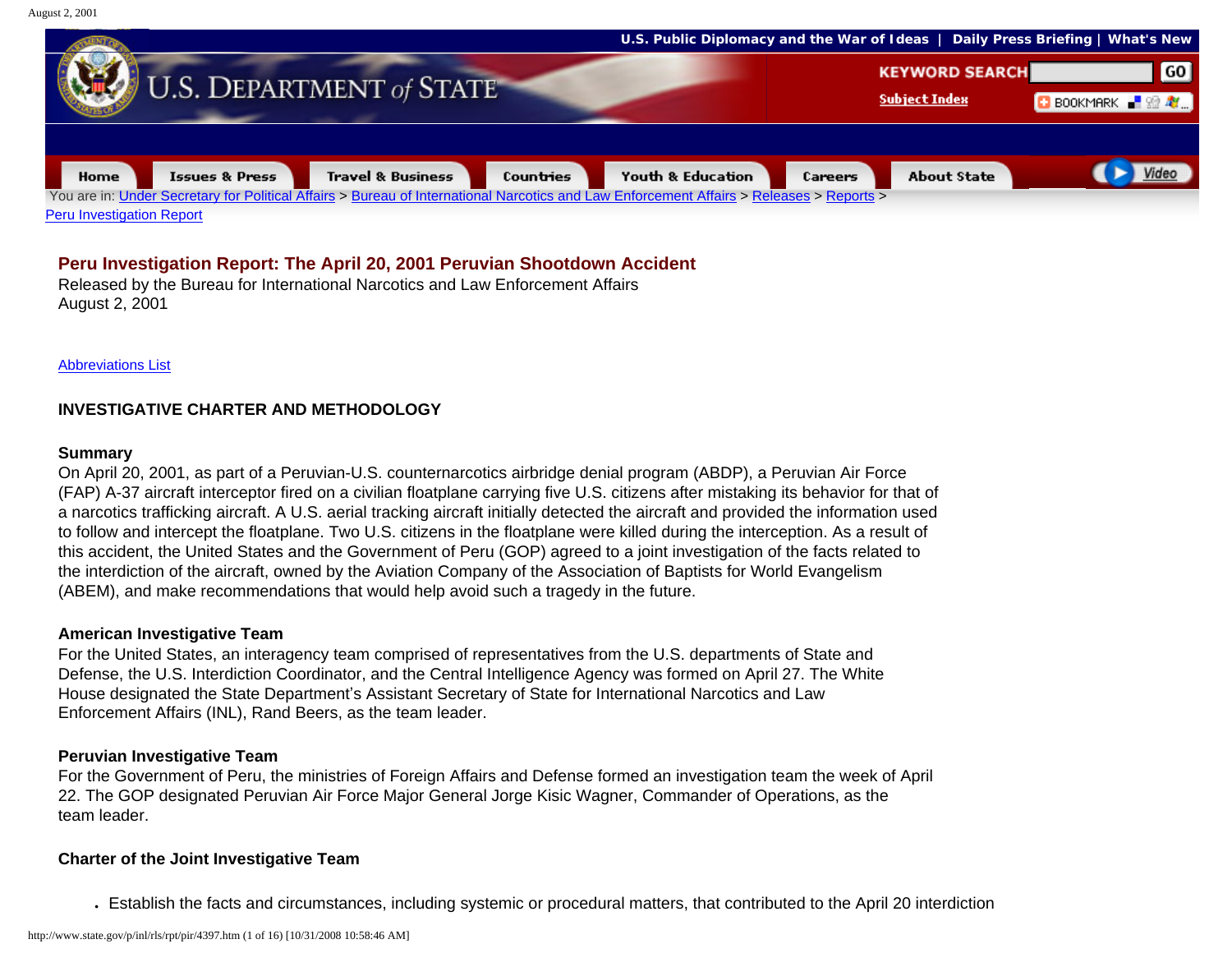of the U.S. missionary floatplane, and the death of two U.S. citizens.

- . Make recommendations, if any, to the appropriate U.S. and GOP authorities as to the modifications that might be required to minimize a possible repetition of this incident.
- . The team was not authorized to:
	- ❍ make a recommendation or determination with regard to the suspension or start-up of counternarcotics aerial intercept operations in Peru;
	- ❍ question witnesses under oath or receive sworn testimony; or
	- ❍ examine misconduct or fix blame.

# **Implementation of the Joint Investigative Team Charter**

- Review relevant U.S. and Peruvian information related to the ABDP.
- Interview, but not depose, U.S., Peruvian or other nationals that may have information pertinent to carrying out the charter of the joint investigative team.
- Review counternarcotics procedures and training conducted by U.S. and Peruvian ABDP participants, including written training and procedures guidelines for both the U.S. and Peru.
- Determine what protocols, procedures and declarations were in force at the time of the incident, and how they were publicly disseminated to alert the Peruvian aviator public of the counternarcotics airbridge denial procedures in effect.
- View Peruvian locations to assess field conditions, bilateral working relationships, implementation of procedures, and availability and condition of relevant equipment.

# **HISTORY OF THE PERUVIAN AIRBRIDGE DENIAL PROGRAM**

## **Aerial Drug Flow**

Narcotics traffickers have traditionally favored air transportation of drugs and drug money within the Andean region, due to the speed and ability to access outlying areas far from government control and/or serviceable roads or rivers. In the case of Peru, an aerial transportation route, or "airbridge" between the coca-cultivating areas of Peru and the cocaine refining areas of Colombia, developed in the late 1980's as a major means to move semi-refined cocaine to Colombia, with return flights bringing drug dollars back to Peruvian traffickers and coca-cultivating communities. At the height of this airbridge in 1994, the U.S. detected over 428 international narcotics flights leaving Peru with an estimated 310 metric tons of semi-refined cocaine. The estimated average per flight load in 1994 was 727 kilograms. Drawing on its own sources of information, the Peruvian Air Force (FAP) placed the average number of international trafficking aircraft even higher, at 270 flights per month, with each flight carrying 500 kilograms.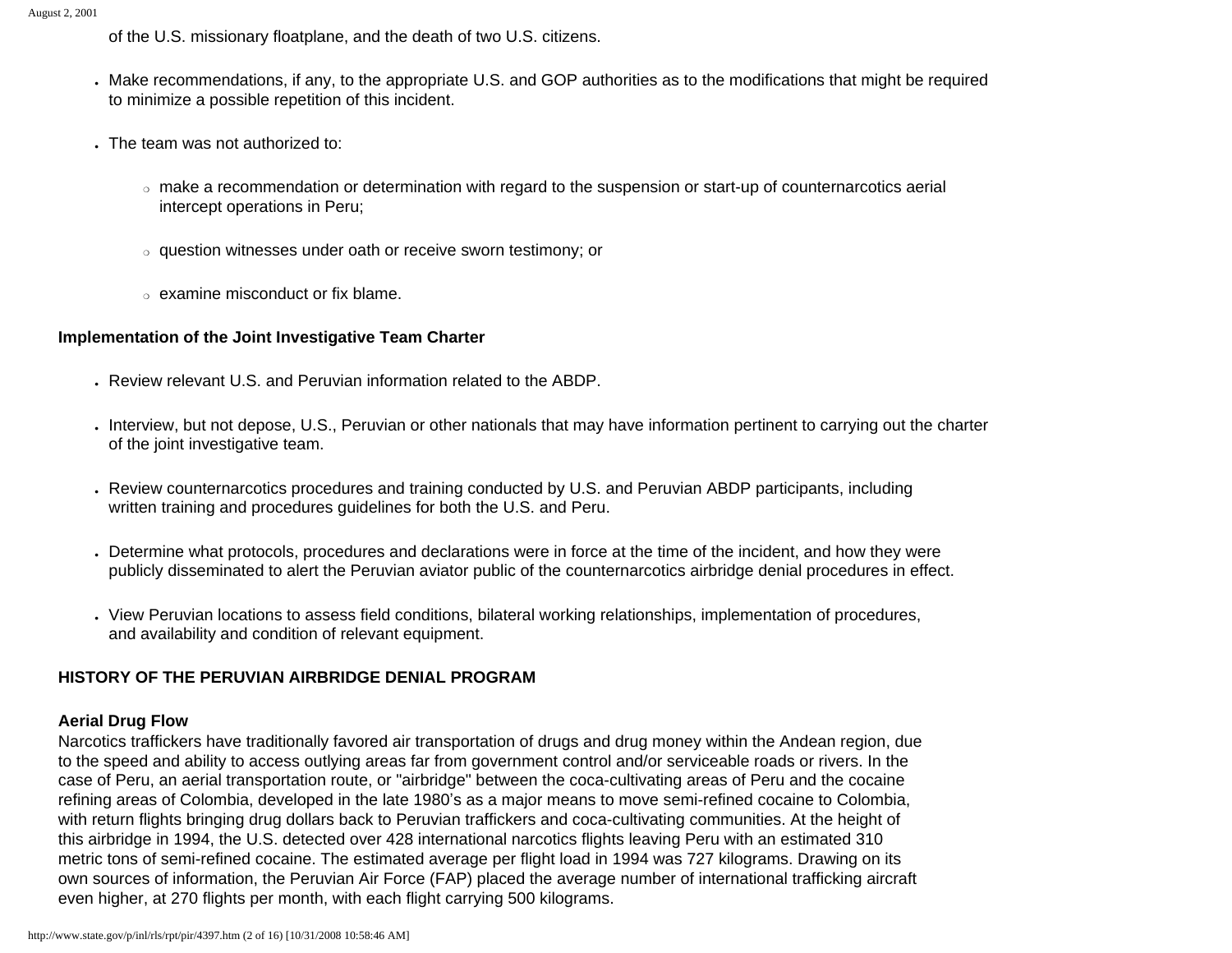#### **Airbridge Results**

Since March 1995, the FAP has shot or forced down more than 38 trafficking aircraft and seized more than a dozen on the ground. There are no statistics on the hundreds of aircraft annually checked and released by both the police and FAP as a matter of routine. In recent years, the deterrent effect of the airbridge denial program has been evident as the pace of interceptions has slowed down and traffickers have sought alternative routes to move drugs. In addition, the total amount of coca cultivation in Peru has fallen dramatically since 1995, from 115,300 hectares to 34,100 hectares in 2000, as a direct result of the interdiction of the airbridge. That said, air transportation of drugs remains one of the preferred methods of transportation of large cash and drug shipments. In the past year and a half, a trafficking aircraft was intercepted and shotdown on July 17, 2000, and there were two forcedowns of trafficking aircraft, one on December 18, 2000 and one on January 21, 2001.

#### **U.S. Aerial Tracking**

The U.S. began consistent aerial monitoring of the Peru-Colombia airbridge in 1990, under the U.S. Southern Command program "Support Justice." The objective of the program was to use U.S. aerial tracking aircraft, such as AWACs and P-3s, to confirm anecdotal law enforcement information regarding the frequent use of small private aircraft to quickly move the majority of cocaine products within the Andean region. Support Justice provided objective data on the non-commercial routes being used by trafficking aircraft, the flight times, departure points and final destinations. This information was passed to the appropriate Peruvian civilian and military officials in the Peruvian government, in order to make them aware of the problem and to initiate bilateral discussions on how these flights could be stopped. Beginning in 1998, U.S. aerial tracking sorties over Peru were reduced, as demand grew for these assets in other parts of the world, and the flow of narcotics trafficking aircraft over Peruvian territory appeared to lessen.

#### **Bilateral Framework Document**

In May 1991, the U.S. and Peru signed a bilateral counternarcotics framework document that set the policy stage for all aspects of counternarcotics cooperation, but also included a reference to cooperation against aerial trafficking. Section B.13 stated in part "…the GOP [Government of Peru] shall propose policies designed to remove incentives for drug trafficking. The GOP may also set policies for coordination among the Peruvian National Police, the Army, the Navy and the Air Force so as to achieve prompt results in matters related to security, controls, interceptions and required seizures."

The Peruvian implementation of the air interdiction portion of the 1991 document was initially achieved by interdicting flights at the point of departure or arrival on the ground within Peru. These counternarcotics efforts consisted of pre-positioning law enforcement units at clandestine airstrips to catch traffickers loading or unloading aircraft on the ground; destroying trafficker airstrips with explosives; and intensifying passenger and cargo searches of Peruvian aircraft.

## **FAP Counternarcotics Efforts**

In 1992, Peruvian Decree Law Number 25426 was passed, which directed the FAP to take control of all airports and airfields in the Huallaga Valley and other areas associated with drug trafficking. In the Huallaga Valley alone, the FAP had established 16 "aeronautical control bodies" at airports and airfields. These FAP units reviewed flight plans, enforced evening flying curfews, and monitored point-to-point flying times for domestic aircraft, to ensure that there were no interim landings for illicit drug activities. The decree law also contemplated the use of arms against narcotics trafficking civil aircraft under very restricted conditions and in conformity with Peruvian Civil Aeronautics Law Number 24882 and the international procedures for interception established by the International Civil Aviation Organization (ICAO)1.

http://www.state.gov/p/inl/rls/rpt/pir/4397.htm (3 of 16) [10/31/2008 10:58:46 AM]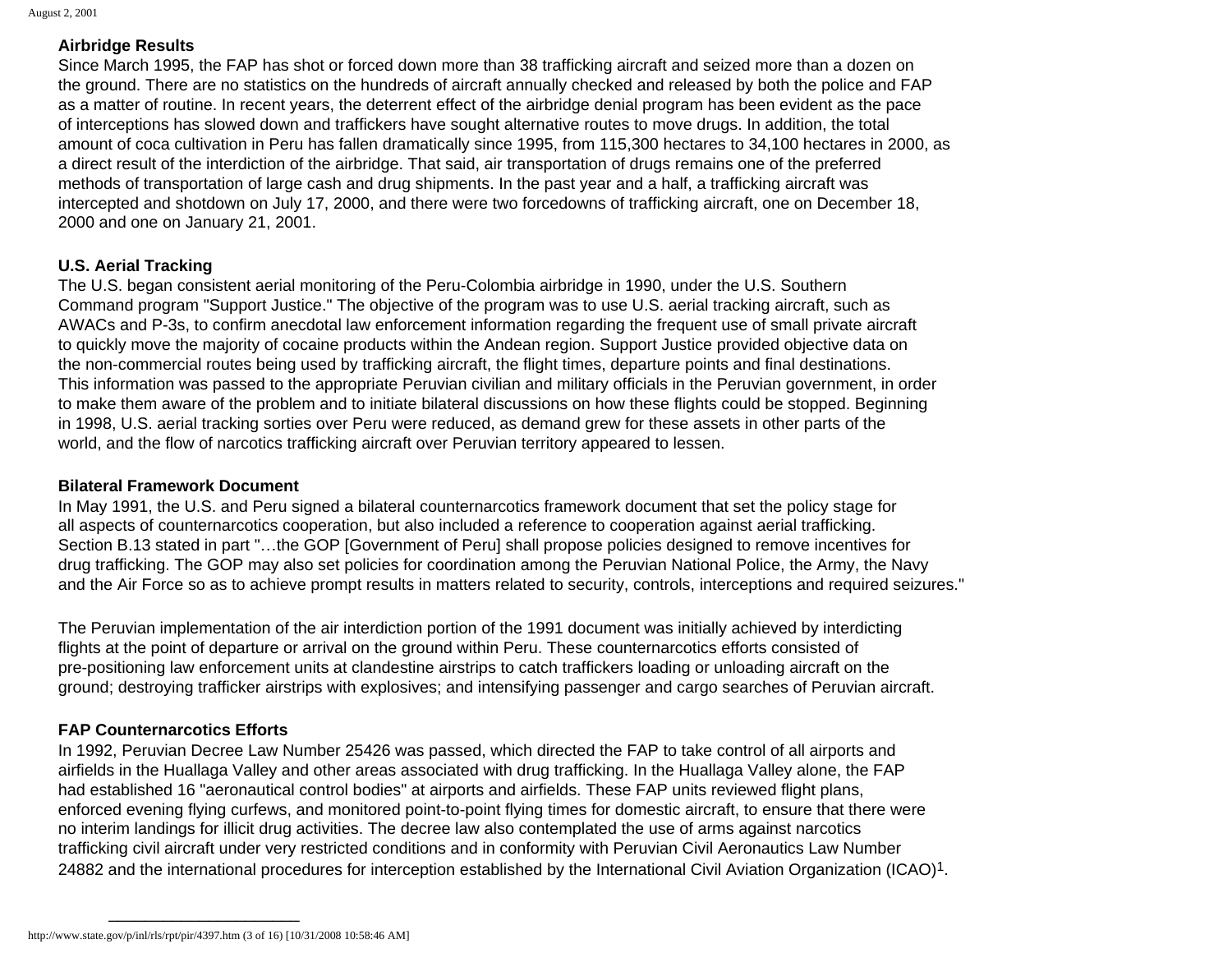1Annex B, Exhibit 1

Beginning in 1993, the U.S. began passing real-time information on drug trafficking aircraft to the FAP so that aerial interceptions could be performed. The information was generated by U.S.-operated ground based radars and aerial tracking platforms located in and around coca cultivating regions.

In the 1994-95 time period, these aerial interceptions forced Peruvian coca leaf prices to drop precipitously from \$80.00 per 100 pounds to \$7.00 per 100 pounds in some areas, as drug-cultivating farmers were cut off from the aerial trafficking pipeline. About half of the trafficking aircraft intercepted by the FAP were seized or destroyed on the ground. The rest were shot down after exhausting international procedures for interception. Records show that from 1995 to the present, very few drug trafficking aircraft intercepted in Peruvian airspace complied with instructions to land, even after warning FAP aircraft fired shots. Up until the subject of this investigation however, there were no known cases of mistaken identity or innocent deaths.

## **U.S. Suspension of Program**

U.S. intelligence support for the FAP airbridge intercept program was suspended in April 1994, after a legal review by the Department of Justice determined that U.S. intelligence support to implement Peruvian "use of force" policies against civilian trafficking aircraft could place U.S. and Peruvian officials at risk of committing a U.S. federal felony by aiding and abetting the destruction of: "*a civil aircraft registered in a country other than the United States while such aircraft is in service or cause damage to such an aircraft which renders that aircraft incapable of flight or which is likely to endanger that aircraft's safety in flight*" (18 United States Code, Section 32(b)(2)2, which implements the 1971 Montreal Sabotage Convention).

2Annex B, Exhibit 2

\_\_\_\_\_\_\_\_\_\_\_\_\_\_\_\_\_\_\_\_\_

# **U.S. Renewal of Cooperation**

After several months of discussion with host governments and between agencies in Washington, both the U.S. Congress and President Clinton restored the sharing of information, due to the critical role that the program played in undermining the drug trafficking trade in Peru. Congress passed section 1012 of the National Authorization Act for FY 1995 (Public Law 103-337)<sup>3</sup> which provided immunity for host nation employees and agents interdicting aircraft and for U.S. employees and agents assisting foreign nations in the interdiction of aircraft when there is "reasonable suspicion' that the aircraft is primarily engaged in illicit drug trafficking. The section 1012 required that:

- 1. the aircraft is reasonably suspected to be primarily engaged in illicit drug trafficking; and
- 2. the President of the United States has determined that (a) interdiction is necessary because of the extraordinary threat posed by illicit drug trafficking to the national security of that foreign country, and (b) the country has appropriate procedures in place to protect against, innocent loss of life in the air or on the ground in connection with interdiction, which shall at a minimum include effective means to identify and warn an aircraft before the use of force directed against the aircraft.

<sup>3</sup>Annex B, Exhibit 3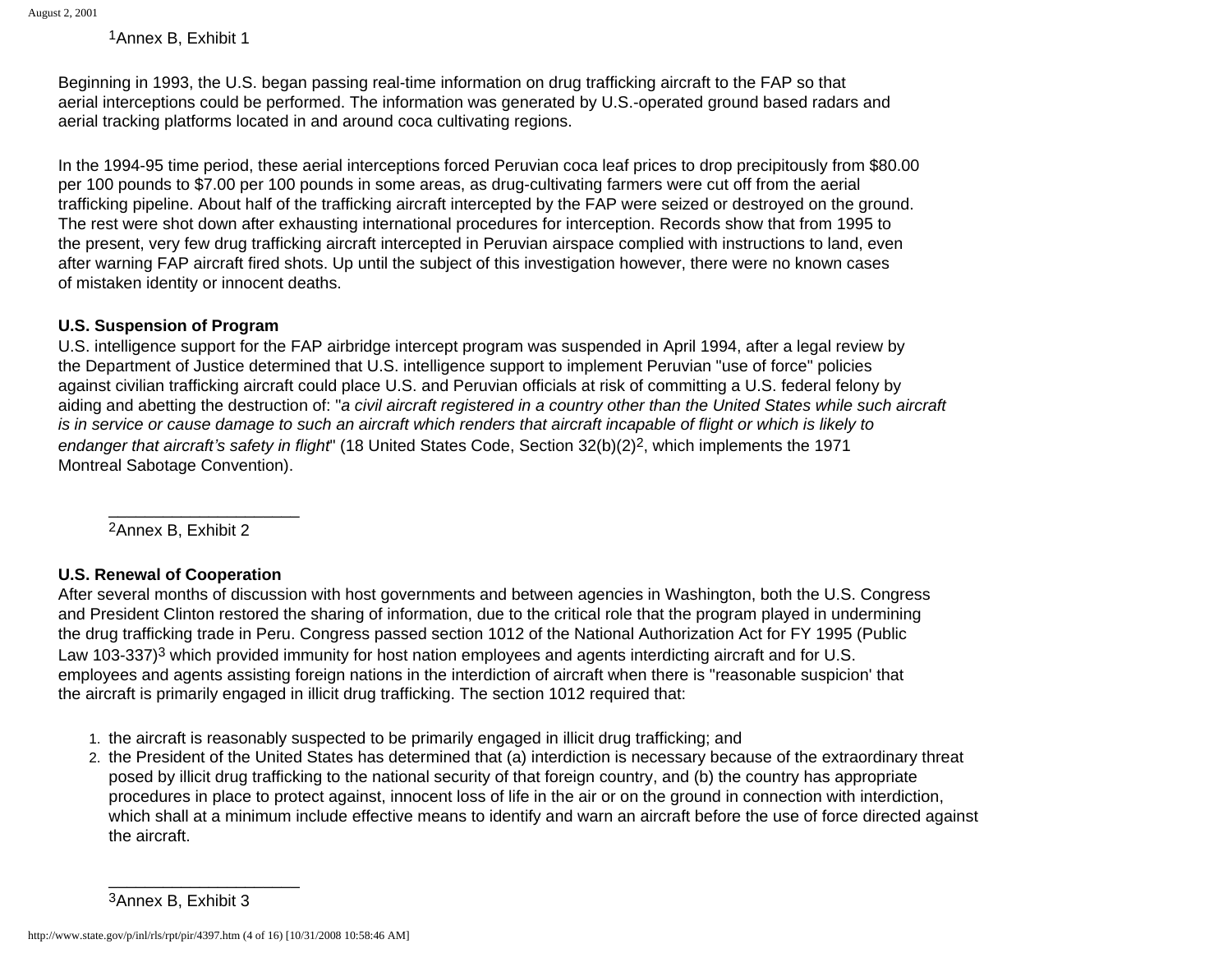On December 8, 1994, President Clinton issued Presidential Determination 95-94, in which he determined that Peru met the requirements of 22 USC Section 2291-4. Specifically, it considered that:

The GOP has established rigorous procedures to ensure adequate protection against the loss of innocent life. The procedure for identifying and communicating with intercepted aircraft are based on ICAO guidelines, and are contained in classified GOP plans and orders, as well as in Civil Aviation law 24882.

4Annex B, Exhibit 4

\_\_\_\_\_\_\_\_\_\_\_\_\_\_\_\_\_\_\_\_\_

Peruvian Law 824, dated April 24, 1996, specifically authorized FAP authorities to conduct counternarcoticsrelated intercepts5. Law 824 reads in part under Article VII:

The Peruvian Air Force, in accordance with its normal mission, is authorized to intercept domestic and foreign aircraft flying over Peruvian airspace, in the coca zones, in order to establish the aircraft identification, point of origin, and final destination. If the intercepted aircraft refuses to provide the requested information or obey the instructions of FAP authorities, it is possible that appropriate interdiction measures can be considered, including shootdown.

5Annex B, Exhibit 5

\_\_\_\_\_\_\_\_\_\_\_\_\_\_\_\_\_\_\_\_\_

Clear rules on engagement, which included measures designed to protect against the loss of innocent life, were established by the GOP in 1994, and were determined by the United States to be consistent with the requirements of U. S. law permitting assistance to foreign governments in aerial interdiction<sup>6</sup>. After a collision between a U.S. tracking aircraft and a FAP intercept aircraft in February 1999, operational procedures and training became more focused on safety of flight, and references to the full range of engagement rules, contained in the 1994 procedures, became less detailed and explicit in implementing documents agreed to by representatives of both governments. U.S. and Peruvian personnel were trained jointly following these mutually defined and agreed upon procedures.

6Annex B, Exhibit 4

\_\_\_\_\_\_\_\_\_\_\_\_\_\_\_\_\_\_\_\_\_

## **Aerial Intercept Procedures**

Based on a review of operating procedures, training slides, witness interviews, and site visits the investigating team established what were the existing aerial intercept procedures. In general terms, an interception begins with information. Information on a flight can come from a variety of sources including DOD, DEA, the Peruvian military and elsewhere. In some cases, U.S. aircraft detect suspect flights while on patrol. The U.S. aircraft crew's mission in the intercept process is detecting and tracking suspect aircraft and guiding the FAP interceptor to the suspect aircraft. Once the FAP intercepts the target aircraft, the mission is under the control of a FAP officer host country rider (HCR) on board the U.S. tracking aircraft. The HCR, in turn, is under the direct command and control of a FAP commander on the ground. The HCR serves as the relay between the Peruvian command center and the Peruvian interceptor aircraft. The U.S. aircraft crew is not in the chain of command, and has no role in decisions regarding how intercepts are completed.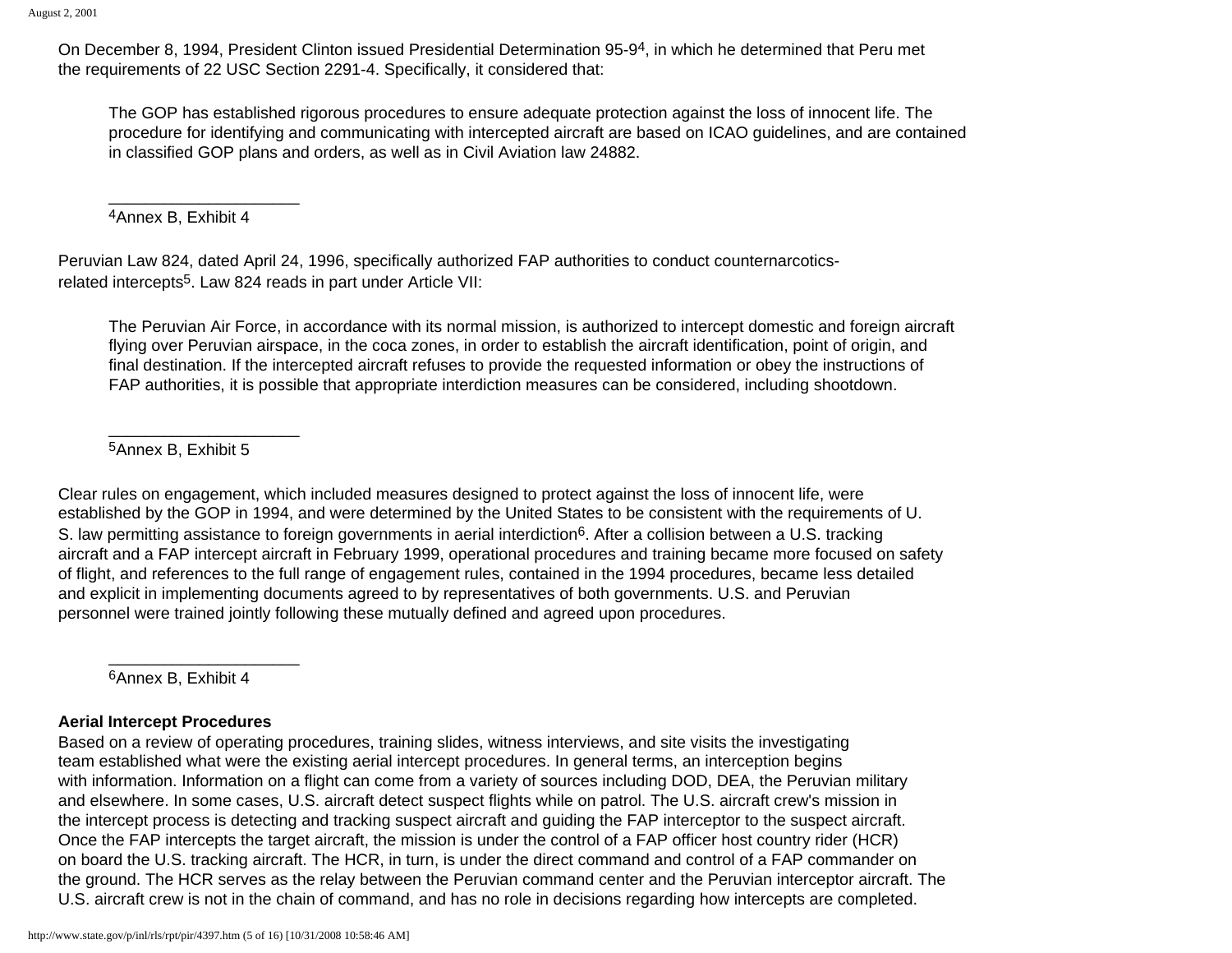Mutually agreed upon procedures are followed when interdicting suspect aircraft. First, U.S. detection and monitoring systems locate and track any aircraft passing through the specially designated, and publicly announced Air Defense Identification Zone (ADIZ). Next, the FAP will attempt to identify an aircraft as a legitimate flight. Initially this will involve determining whether the aircraft is on a previously filed flight plan. When control centers (ground and/or air radars) become aware of an overflight of any aircraft, they will attempt to identify it through coordination with other control centers and airport towers and correlation of flight plans and other sources of information. If the aircraft cannot be "sorted" it is considered a suspect aircraft. Second, following the detection of an unidentified aircraft and a failed "sort" to locate relevant flight plans, the FAP initiated an interception. According to the most recently established procedures this follows three phases. Phase I, focuses upon attempting radio contact; Phase II focuses upon signaling the suspect aircraft by firing warning shots; and Phase III, the FAP interceptor is authorized use of deadly force to disable the suspect aircraft and force it down. Authorization for the use of deadly force on civilian aircraft requires the approval of the Commander, FAP VI/RAT, a general officer; or, in his absence, his executive officer, a colonel.

For the purposes of this investigation, both U.S. and Peruvian officials conducted an anecdotal sampling of Peruvian civilian pilots and small commercial airlines to assess individual experiences with being tracked or intercepted by the FAP in recent years. While the vast majority of aircraft scrutinized are never aware that the FAP has made an identity and flight plan check (largely true for the small commercial airlines), a small number of non-trafficking intercepts reach the radio communication interrogative stage. In the thirteen incidents experienced by five individuals, either the civilian pilot initiated the communication to the FAP, upon noticing that he was being tailed by a tracking aircraft; or he was hailed by the tracking aircraft or military ground control. Subsequent to the radio interrogation, the civilian aircraft would be either allowed to go on its way after questioning, or asked to land for inspection. In only one case did FAP fighter interceptors approach a civilian pilot, and after radio and visual communication, the pilot was cleared to continue his route.

## **INCIDENT SEQUENCE**

According to his statement, James Bowers and his wife Veronica Bowers, of the Association of Baptists for World Evangelism (ABEM), headquartered in Peru, had been carrying out their religious missionary work in the Peruvian Amazon region for several years. Their mission included bringing education and assistance to people living along the banks of the Amazon River, operating from a houseboat that traveled southward along the river from Iquitos. The Bowers family had recently adopted a little girl named Charity, in the United States, which meant that they needed a residence visa from the Peruvian Government, per Peruvian immigration requirements, in order for her to remain in Peru. That is why they arranged with Kevin Donaldson to take them to the city of Leticia, Colombia, site of the Peruvian consulate nearest to Iquitos. According to his statement, Mr. Donaldson, also a member of the Association of Baptists, as part of his missionary work, served as pilot of a Cessna float plane, registration number OB-1408, owned by the Association. The plane's communications center was in the Donaldson family home, where his wife operated the High Frequency (HF) radio equipment.

On April 18, 2001, Kevin Donaldson communicated by telephone with the civilian control tower at Iquitos to advise them of his intention to make a round trip flight to Islandia, beginning the next day. Islandia is the Peruvian town closest to the tripartite border (Peru, Brazil, and Colombia). Donaldson recorded this information on his computer for his personal records.

On April 19, 2001, Mr. Donaldson, as the pilot of the floatplane (registration number OB-1408), took off from the Amazon River at Iquitos and headed for the Peruvian town of Islandia. With him as passengers were James Bowers, his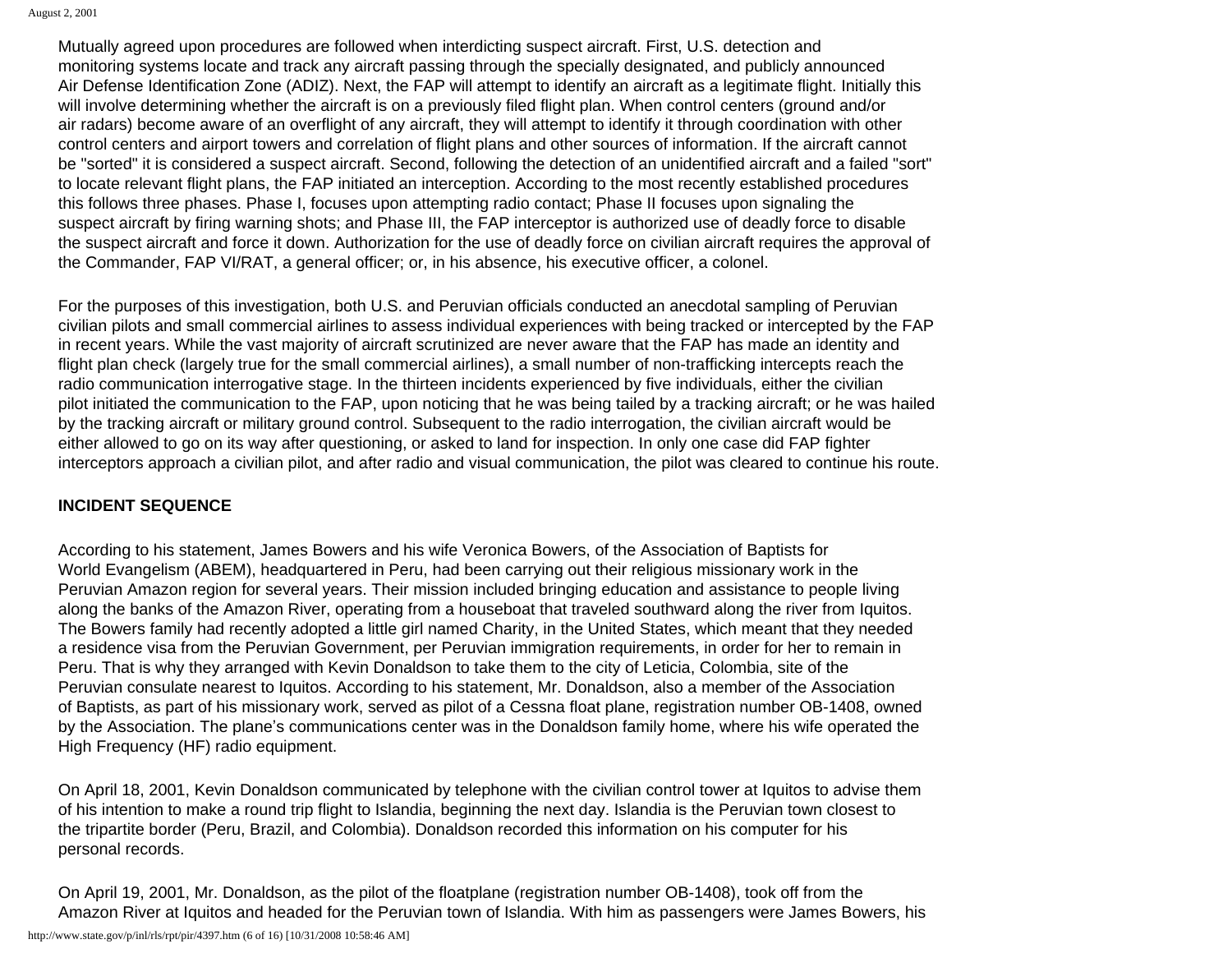August 2, 2001

wife Veronica, and their young children Cory and Charity. They were going to the Colombian town of Leticia in order to complete the consular paperwork mentioned above. Mr. Donaldson filed his flight plan from Iquitos to Islandia by radio with the Iquitos control tower immediately after taking off from the Amazon River. The control tower, in turn, notified the Leticia control tower of that flight plan by phone.

Mr. Donaldson landed the OB-1408 on the water at Islandia that same day (April 19) and reported his arrival to the Leticia Air Traffic Control Center. This closed out his April 19 flight plan. Then Donaldson took OB-1408 to the nearby town of Benjamin Constant, in Brazilian territory, where the ABEM had facilities to guard and service its aircraft.

The Bowers family and Mr. Donaldson went into Leticia to arrange for the visa and then returned to Benjamin Constant, where they spent the night.

The U.S. Citation reconnaissance plane crew statements indicate that on April 20, 2001 the Citation took off from Iquitos at 9:00 a.m. to conduct a counternarcotics patrol mission in the Caballococha area because there had been intelligence reports of unidentified tracks during the preceding two weeks that indicated possible flights by aircraft involved in drug trafficking. Illegal flights often transit that zone near the Peru-Colombia-Brazil border.

During a patrol mission the day before, the Citation had detected a twin-engine floatplane in the same zone. They had tracked it and identified it as a plane from the Peruvian Air Force (FAP). As a matter of background, traffickers in the past have used floatplanes.

Based on a review of operating procedures, training slides, witness interviews, and site visits, the investigating team established that the crew of the Citation was composed of two pilots, a mechanic and a sensor operator, all U. S. citizens, and a FAP officer host country rider (HCR), a specialist in Air Defense. The HCR on board the Citation coordinates with the FAP Officer in Command at the Sixth Territorial Air Region Command (VI/RAT) Command Post, located in the jungle town of Pucallpa, while the U.S. personnel aboard the Citation coordinate directly with the U. S. Coordinating Officer located at the same Command Post.

The VI/RAT was in the process of moving from Juanjuí to Pucallpa for strategic reasons related to the counternarcotics mission. On the day of the incident, the Commanding General of VI/RAT was in Lima on business and the Executive Officer, along with VI/RAT General Staff Personnel, had not yet moved from Juanjui to Pucallpa. The VI/ RAT Commanding General and the Executive Officer are the only two officers authorized to approve the use of deadly force against an intercepted aircraft.

According to their statements, at approximately 9:39 a.m. on April 20, Mr. Donaldson and the Bowers family in OB-1408 took off from the vicinity of the Peruvian town of Islandia without reporting to the Air Traffic Control Center (ATC) at Leticia. Consequently, according to the statements of officials of the Peruvian Civil Aviation Corporation, no flight plan was activated. The plane maintained a general westerly course and followed the Amazon River for reasons of safety. Mr. Donaldson told the investigation committee that since it was a single-engine float plane, it was important to remain within glide distance, or no further than eight nautical miles from rivers, to permit an emergency water landing.

Mr. Donaldson stated that OB-1408 had two radios, one VHF and one HF, which could only be used one at a time. From the time of takeoff until he observed the intercepting A-37 aircraft, he kept his HF radio equipment turned on and did not monitor any VHF radio frequency.

http://www.state.gov/p/inl/rls/rpt/pir/4397.htm (7 of 16) [10/31/2008 10:58:46 AM]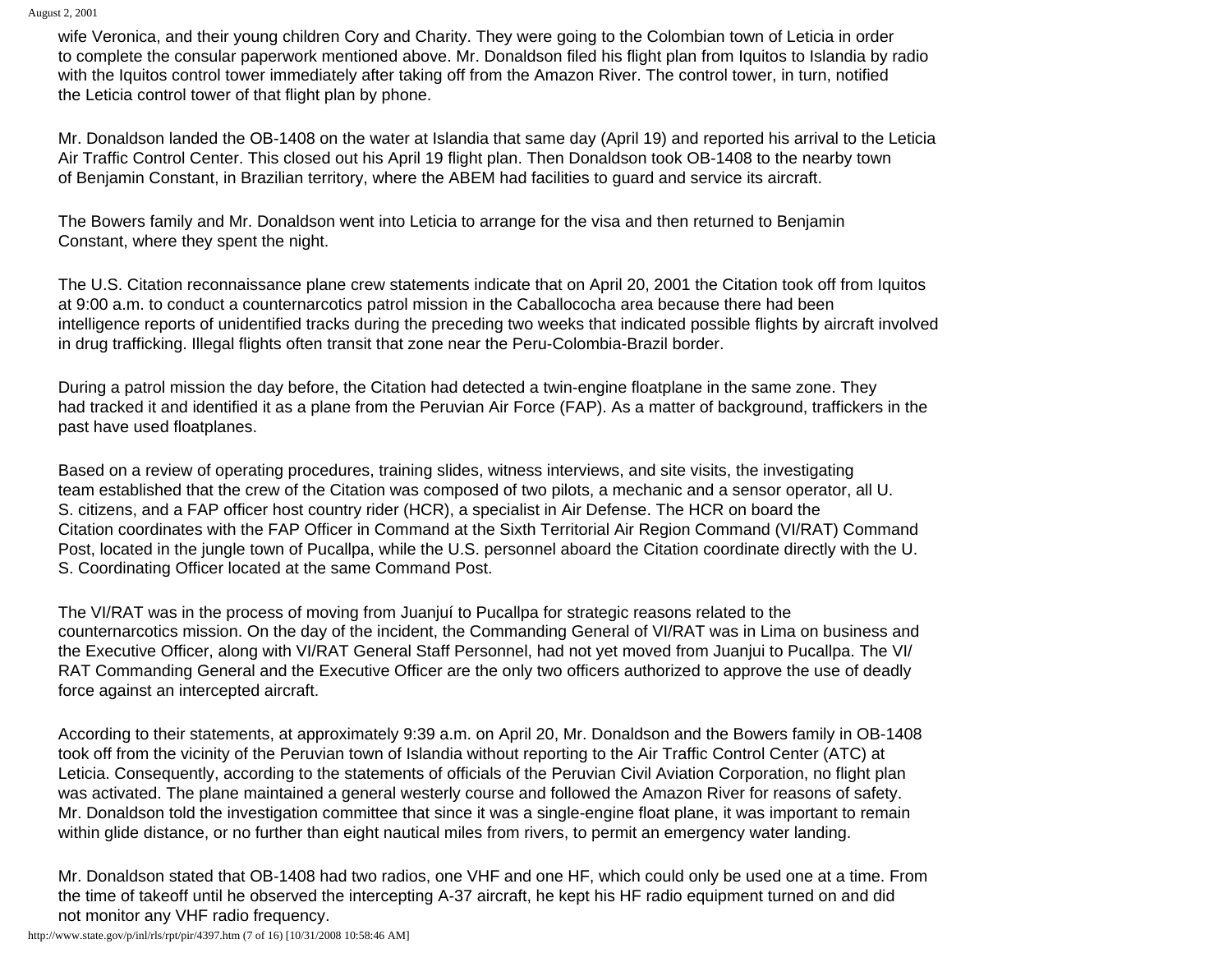At approximately 9:40 a.m., the radar on board the Citation detected OB-1408 on the Peru-Brazil border, heading toward Peruvian air space. At that time it was considered to be an **aircraft of interest**, and the Citation proceeded to approach and position itself 1.5 miles behind it so that it could maintain contact with the aircraft while attempts to identify it were made.

Not long thereafter, at 9:57 a.m., Citation Pilot No.1 decided that to avoid being detected and causing the plane to possibly escape toward the border, he would not approach it to observe the registration number of the floatplane. He decided to continue to follow it and observe its behavior. Meanwhile, the FAP Officer in Command at the VI/RAT Command Post (Pucallpa), consulted with the National Air Defense Information Center (CIDAN) in Lima, the Aircraft Control Center (CCA) of Air Group No. 42 that maintains liaison with the Iquitos control tower, the Santa Clara FAP Base at the Iquitos airport and, additionally, Air Group No. 3, in order to rule out its being a FAP helicopter, or any other legitimate flight. He then informed the HCR aboard the Citation that the detected aircraft did not have a flight plan. As there was no information regarding a flight plan, the aircraft became a **suspect aircraft**.

At approximately 10 a.m., during the identification process, personnel at the Santa Clara FAP Base, who regularly track aircraft in the zone, asked the Iquitos control tower for specific information about OB-1408, since they knew that the plane had spent the night in Islandia and wanted to be sure that it was not confused as a possible suspect target by the Citation. In response to this request, the Iquitos control tower reported to the Santa Clara FAP base that OB-1408 was in Islandia. (This conversation was not reported by Santa Clara to Pucallpa, since there was no active flight plan for OB-1408).

At 10:01 a.m. the HCR told Citation Pilot No.1 that he believed it necessary for an A-37 interceptor to be launched, and Pilot No. 1 agreed. The HCR gave the FAP Officer in Command the coordinates of the target and requested that the A-37 take off from Iquitos. In response to this request, the FAP Officer in Command communicated with the Commanding General of VI/RAT, telling him of the situation and of the A-37 take off. The General's acknowledgement of the situation was communicated to the HCR on the Citation at 10:05 a.m.

Shortly thereafter, as part of the mission control procedures, Citation Pilot No.1 reported the coordinates, course, speed and altitude of the detected aircraft to the U.S. Joint Interagency Task Force, East (JIATF-E) station at Key West (Florida), which monitors these activities. He also reported the aircraft's coordinates to the U.S. Coordinating Officer at the VI/RAT Command Post (Pucallpa).

Simultaneously, in order to report the characteristics of the detected aircraft to the VI/RAT Command Post, the HCR asked Citation Pilot No.1 to describe it. The pilot described it in English as a high-wing aircraft, single-engine, with floats. Citation Pilot No.1 furnished this same information to the U.S. Coordinating Officer at Pucallpa. Later, when the HCR reported the coordinates, course, altitude, and speed of the detected aircraft to the FAP Officer in Command, he instead described it on the basis of the image displayed on the console on board the Citation as a twin-engine light plane, Twin Otter type, with capacity for water landings and white in color. He also reported that he had not seen the registration number. (This mention of the number of engines on the detected aircraft was not corrected by other members of the Citation's crew, as they either did not understand the message, or were occupied with other flight duties.)

Citation Pilot No.1 reported to the U.S. Coordinating Officer at the VI/RAT command post that the detected aircraft "detoured two to three miles toward Brazilian territory for approximately 10 minutes before re-entering Peruvian airspace."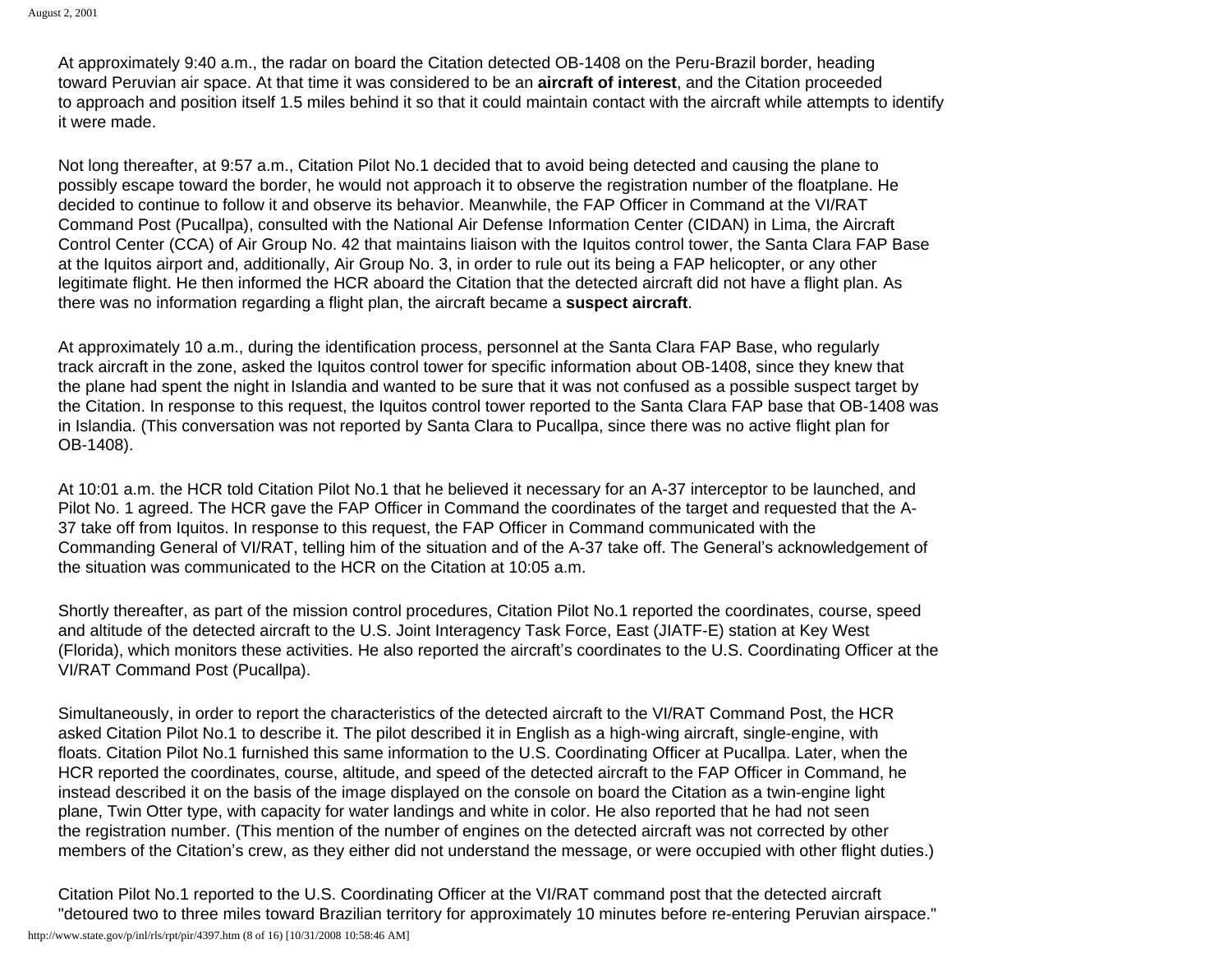At 10:08 am, the U.S. Coordinating Officer, in spite of working side-by-side, or in an adjacent office with the Peruvian Colonel at the VI/RAT, asked Citation Pilot No. 1 of he knew if that Colonel had communicated with the Commanding Officer of VI/RAT. The Citation Pilot No. 1 said he did not have that information. Citation Pilot No. 1 told the U.S. Coordinating Officer that he could not approach to observe the registration number of the detected aircraft, because if that aircraft were to be warned of his presence, it could turn toward the border and escape.

At 10:10 a.m., based on the earlier HCR request, and notification to the commanding officer of VI/RAT, the interceptor A-37 aircraft took off from the Iquitos airport. Six minutes later it made radio contact with the HCR.

At 10:13 a.m., Citation Pilot No.1 told the co-pilot, on an internal channel, that Phases 1 and 2 would be done, unless the detected aircraft took evasive action. Pilot No. 1 also told the radar operator on the Citation that he would stay behind the detected aircraft, adding that it could be a legal flight but that he did not understand why it had been in Brazilian airspace.

Later, Citation Pilot No.1 suggested in English to the HCR that after conducting Phase 1, they should follow the detected aircraft to see whether it is possible to get him to land in Iquitos and check, before firing any weapons. (The HCR did not understand this message.)

At 10:17 a.m., Citation Pilot No.1 told the co-pilot, on the internal channel, that the detected aircraft did not fit the profile of a narco-trafficking aircraft because it was flying too high. Also, at 10:19, he said that he would leave it up to the A-37 to identify the detected aircraft.

None of these comments in English was addressed to the HCR, who was continuing to concentrate on his specific onboard duties, in addition to the language limitations already mentioned.

During this time, as part of mission control procedures, Citation Pilot No.1 again reported the coordinates, course, speed, and altitude of the detected aircraft to the U.S. JIATF-E station at Key West (Florida).

Later, at 10:24 a.m., Citation Pilot No.1 asked the HCR, in English, to request information from the VI/RAT Command Post about the detected aircraft since it seemed to be headed for Iquitos. The answer from the HCR was that the VI/ RAT command post had reiterated that the detected aircraft did not have a flight plan. This was confirmed shortly thereafter when the FAP Officer in Command told the HCR that he was crosschecking information and that the reports agreed that the detected aircraft did not have a flight plan.

At 10:30 a.m. the pilot of the A-37 announced that he had the Citation in sight, and was proceeding to rendezvous with it. Then the A-37 saw the detected aircraft and positioned itself to allow Phase I to be performed. This position is shown in Figure 1, below.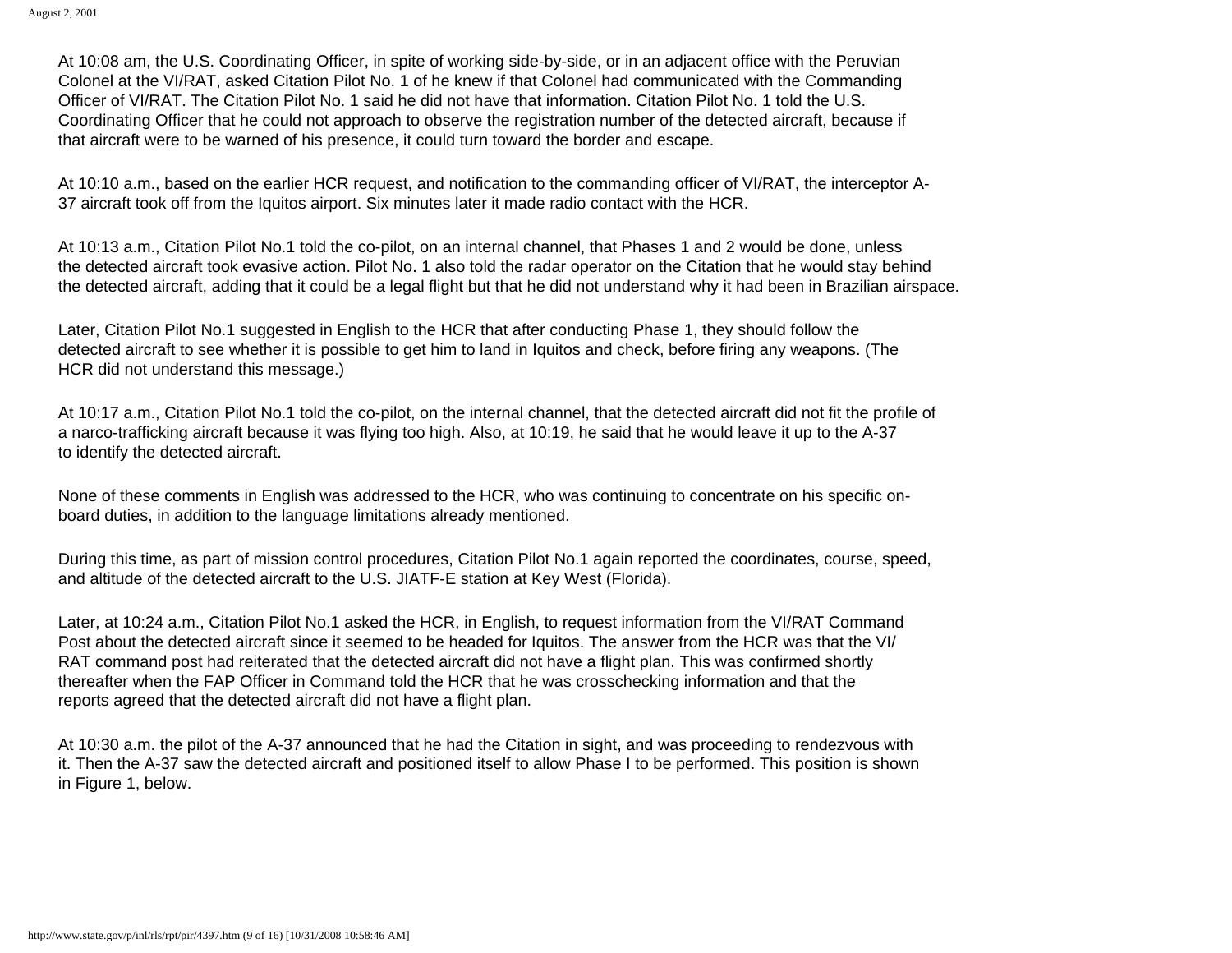

## **Figure 1: Position of the aircraft in Phase 1 (Not to Scale)**

\_\_\_\_\_\_\_\_\_\_\_\_\_\_\_\_\_\_\_\_\_

At 10:36 a.m., Phase 1 was conducted. During it, the HCR first called the intercepted aircraft by VHF radio, on the Iquitos control tower frequency 124.1 MHz, then on the standard emergency frequency 121.5 MHz, and finally, on the designated enroute frequency 126.9 MHz, to request it to comply with aircraft interception procedures. He received no response from OB-1408. At the time, the VHF radio equipment in the intercepted aircraft was turned off and the pilot was monitoring only the HF radio equipment. Also while Phase 1 was in progress, the A-37 co-pilot reported that the intercepted aircraft was heading toward a rain front. He also reported on three occasions that the detected aircraft was reducing its speed<sup>7</sup>.

http://www.state.gov/p/inl/rls/rpt/pir/4397.htm (10 of 16) [10/31/2008 10:58:46 AM]

<sup>7</sup>While these latter points convey the A-37 pilots' view that the intercepted aircraft was taking evasive action, in fact, as Donaldson pointed out, he was flying deeper and deeper into Peru, deviating only to follow the course of the river for float plane safety.

Later, the A-37 co-pilot mentioned on a UHF radio frequency the registration number of the intercepted aircraft, saying, "It's OB-1408." The crew of the Citation did not hear this message because they were engaged in other communications on board at the same time, both internal and external. In one of those communications, Citation Pilot No.1 commented that the A-37 was making large "S" shaped turns in order to maintain its position with respect to the intercepted aircraft. On a UHF radio frequency, the HCR was telling the FAP Officer in Command that Phase 1 had been completed and that he was going to proceed to Phase 2, after which he authorized the pilot of the A-37 to proceed to Phase 2.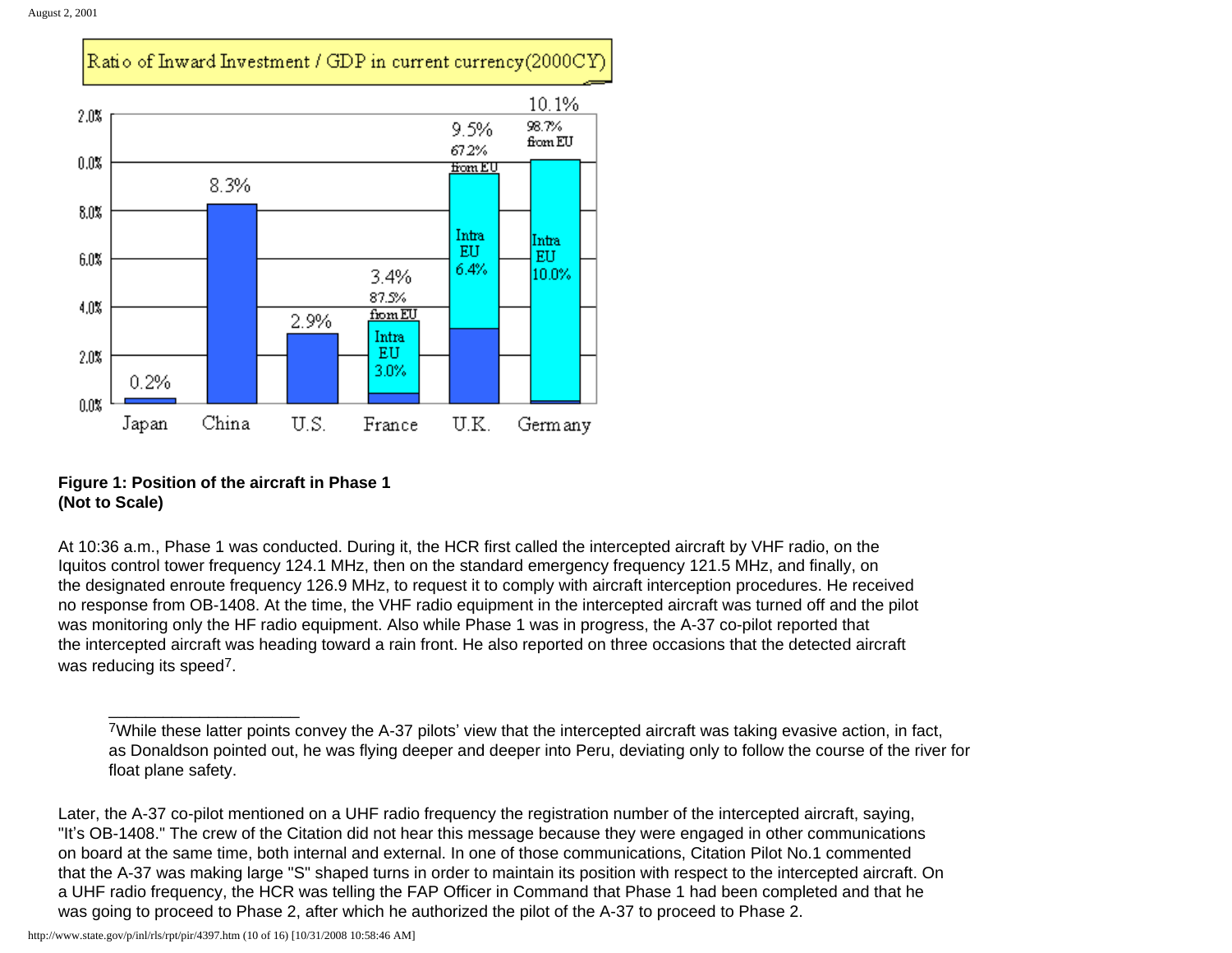At 10:39 a.m., the A-37 co-pilot again reported that the intercepted aircraft was going to enter a rain front situated further ahead. With authorization from the FAP Coordinating Officer, the A-37 proceeded to Phase 2. During Phase 2, he fired warning shots from the right rear and parallel to the direction of the intercepted aircraft. The A-37 pilot fired at least two bursts of tracer ammunition and reported over a UHF radio frequency that the aircraft had not reacted at all to the warning shots. This was because the low speed of Mr. Donaldson's aircraft (115 knots) relative to the A-37's higher minimum controlled flight speed (stall speed) of 130 knots, forced the A-37 to maneuver constantly in a noseup attitude. This meant that the shots followed an upward trajectory, as shown in Figure 2.



#### **Figure 2: Warning shots (Not to Scale)**

Not having noticed the warning shots, OB-1408 maintained a steady flight path. Citation Pilot No.1 said in English, to the HCR, that the intercepted aircraft did not fit the profile of a narco-trafficking aircraft. He did not get a response from the HCR, who apparently did not understand the message because of language limitations.

At 10:40 a.m., the HCR reported the coordinates of the intercepted aircraft to the FAP Officer in Command and asked for authorization to conduct Phase 3. The FAP Officer in Command called the VI/RAT Commanding General in Lima to inform him of the situation and request authorization to proceed with Phase 3. The Commanding Officer of VI/RAT gave this authorization and ordered that he be kept informed.

Simultaneously, the A-37 co-pilot reported that the intercepted aircraft had changed course. However, Citation Pilot No.1 told the U.S. Coordinating Officer that the intercepted aircraft was at 4,500 feet and had taken no evasive action, and furthermore recommended that they follow the intercepted aircraft but not conduct Phase 3 at that time. From the witness interviews, it is unclear if this recommendation was ever transmitted to the FAP Officer in Command. Also, the U. S. Coordinating Officer twice asked Citation Pilot No.1 whether they had made radio contact with the intercepted aircraft, to which Pilot No. 1 responded in the negative8.

<sup>&</sup>lt;sup>8</sup>The Investigation Committee received different statements from the two coordinating officers, regarding whether the message of concern was ever passed. A third participant, the U.S. radio operator, who was referenced as an interpreter by one coordinating officer, does not recall the discussion. Therefore, no judgment can be made as to the actual event.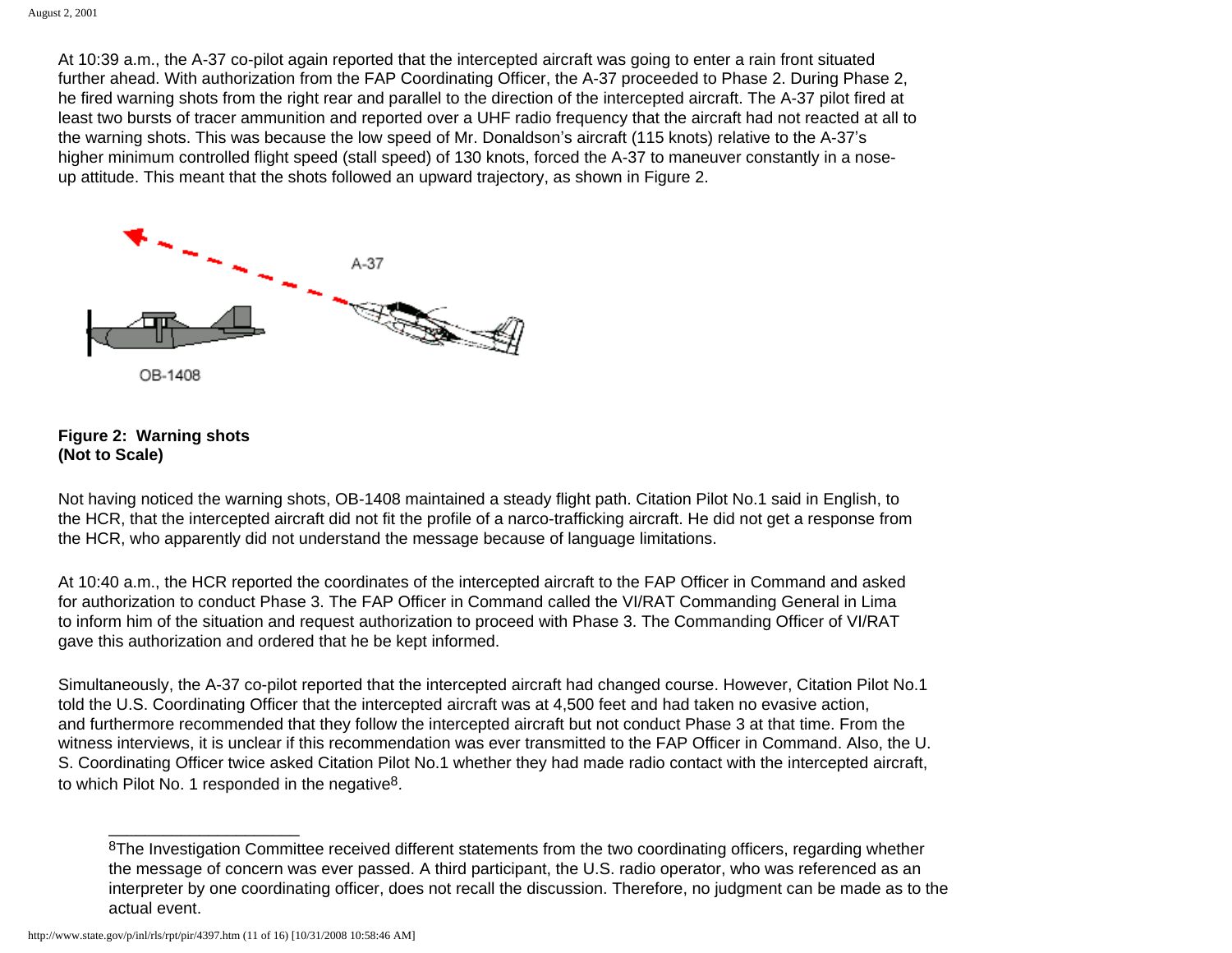In this particular case, the reports transmitted to the U.S. Coordinating Officer and the FAP Officer in Command, in parallel, by the Citation were not fully compared with each other during the course of the mission, owing to language limitations between the American and Peruvians and because, in general, the personnel at the VI/RAT Command Post were concentrating on their own specific duties. In addition, the FAP Officer in Command, on several occasions during the mission, left one room and went to another in order to coordinate with the Commanding Officer of VI/RAT by telephone.

After flying for almost an hour within Peru, Mr. Donaldson's heading, northwest along a 40 mile north-south course of the Amazon, still indicated a possible course toward the border with Colombia.

At 10:41 a.m., the FAP Officer in Command notified the HCR of the VI/RAT Commanding General's authorization to proceed to Phase 3. The HCR asked the FAP Officer in Command twice to confirm that authorization, which was done by the FAP Officer in Command. Simultaneously, the A-37 co-pilot had again reported that the intercepted aircraft was going to enter a rain front.

At about the same time, Citation Pilot No.1 told the HCR in English that the intercepted aircraft was not taking evasive action or trying to escape, to which the HCR asked in English: "What?" when he did not understand this message.

From then on, attempts by both the U.S. crew of the Citation and the HCR to understand what each was trying to say about the intercepted aircraft were not understood because of the stressful situation and language problems prevailing on board.

For example, Citation Pilot No.1 asked the HCR in English whether the A-37 could cross in front of the intercepted aircraft and see who it was. He did not get an answer from the HCR, who was at that time calling the FAP Officer in Command. At 10:42, Citation Pilot No.1 kept asking the HCR in English whether the A-37 could identify the registration number of the intercepted aircraft. This reflects that neither the crew of the Citation, nor the HCR, heard the aircraft's registration number as furnished by the A-37 co-pilot minutes earlier.

Not understanding the message of Citation Pilot No. 1, the HCR ordered the A-37 co-pilot to attempt to communicate with the intercepted aircraft on the enroute frequency 126.9. The A-37 co-pilot then called the intercepted aircraft three times on that frequency, using its registration number (OB-1408), thereby briefly returning the intercept process to Phase 1.

After these calls, the A-37 co-pilot, using the aircraft registration number, reported on a UHF frequency that OB-1408 was not answering. (Based on the investigation committee interviews, it appears that it was only at that moment that the crew of the Citation learned the registration number of the intercepted aircraft.) Immediately the HCR informed the FAP Officer in Command of the registration number of the intercepted aircraft, but he again requested authorization to perform Phase 3. However, according to more than one statement obtained, the registration number was not heard at the VI/RAT Command Post, nor by the U.S. or FAP Officer in Commands.

Citation Pilot No.1 then asked the HCR, in English, whether he was sure that the intercepted aircraft was a "Bandit," to which the HCR responded affirmatively. The A-37 co-pilot reported to the HCR, over a UHF frequency, that the pilot of the intercepted aircraft had seen him and was not reacting. Mr. Bowers told the investigation committee that he first observed the A-37 at approximately this point in time, as it made its "S" swings from side to side and to the rear of OBhttp://www.state.gov/p/inl/rls/rpt/pir/4397.htm (12 of 16) [10/31/2008 10:58:46 AM]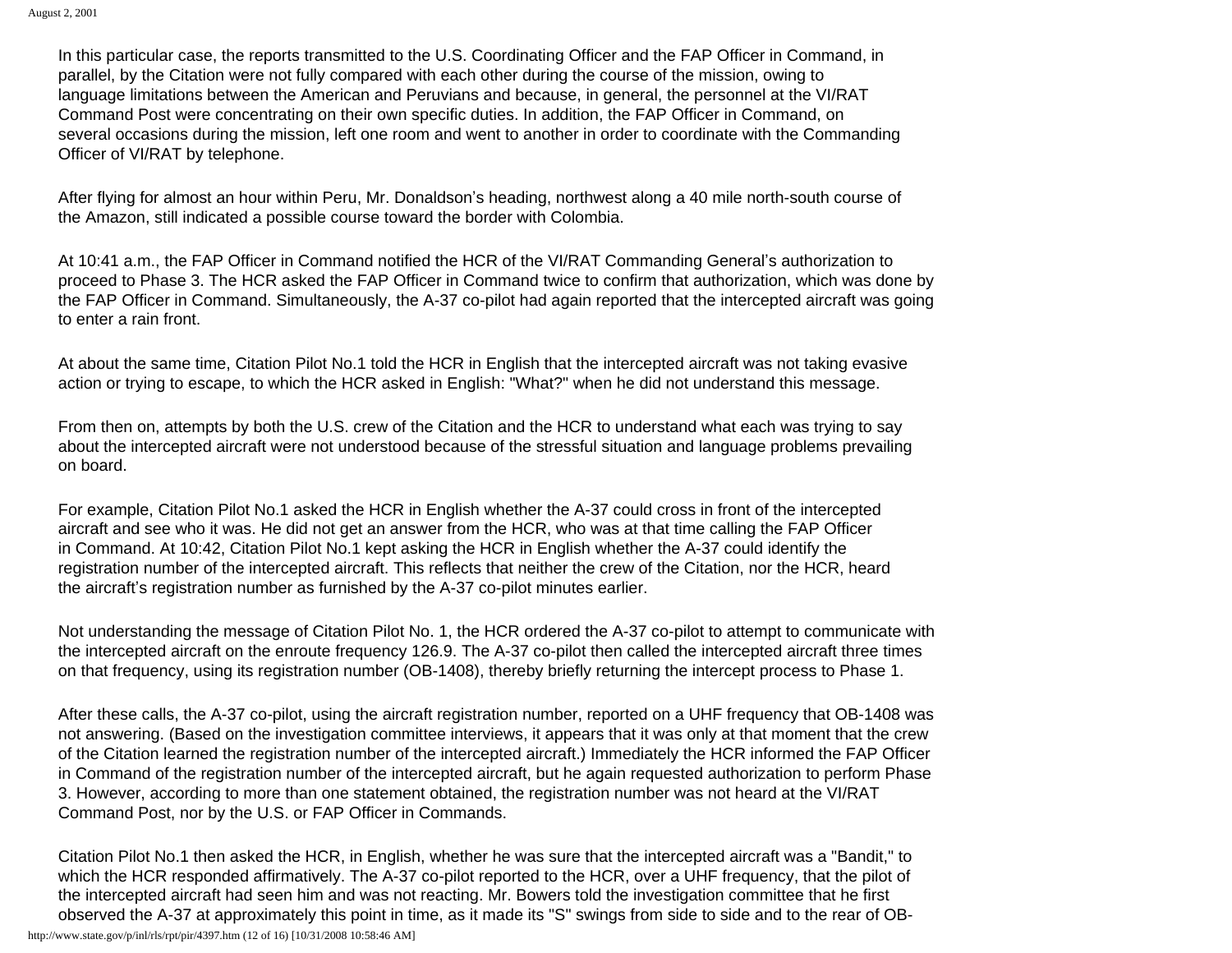August 2, 2001

1408. He said that he told Mr. Donaldson about the aircraft, and woke his son, Cory, to show him the A-37.

A few seconds after Mr. Bower's comment, Mr. Donaldson called the Iquitos control tower on two occasions, on the VHF 124.1 frequency, without getting a response. The Iquitos control tower did not receive those calls because the OB-1408 was too far away (approximately 90 miles). Although the Citation was monitoring the Iquitos control tower frequency throughout the flight, the pilots of the Citation did not hear those transmissions either, since other communications were occurring on board at the same time. Because of the nature of the mission, the FAP Coordinating Officer was monitoring only the UHF frequency used for liaison with the A-37 and the SATCOM satellite channel used for liaison with the FAP Officer in Command.

According to Mr. Donaldson, the calls to the Iquitos control tower occurred immediately after the first visual contact with the A-37 aircraft, and represented the first time during the trip that he was monitoring his VHF radio equipment. During the initial transmissions by the pilot of OB-1408, the A-37 co-pilot reported on two occasions that the intercepted aircraft was reducing its speed.

At 10:46:18 a.m., Citation Pilot No. 1 said that the intercepted aircraft was turning north and that it probably was an illegal flight.

During his navigation along the course of the river, the pilot of OB-1408 did not maintain a constant compass heading and these changes in course, his perceived changes in speed, as well as his apparent travel toward a rain front, were interpreted by the participating crew members as evasive maneuvers.

At 10:46:30 a.m., the pilot of OB-1408 called the Iquitos control tower for the third time, but again, the pilots of the Citation did not hear this transmission, since they were simultaneously engaging in other on-board communications, both internal and external.

Seconds later, the Iquitos control tower responded to OB-1408, and this time the message was heard by Citation Pilot No.1, who told Pilot No. 2 that the intercepted aircraft was talking to the Iquitos control tower. The pilot of OB-1408 reported to the Iquitos control tower that he was at Pebas (northeast of Iquitos), proceeding from Islandia, at 4,000 feet, and mentioned the presence of military [aircraft], saying he did not know what they wanted. It was only then, at 10:46:41 a.m., that the pilot of OB-1408 furnished his flight plan for April 20 to Iquitos tower.

From this point on, a series of simultaneous messages occurred that caused communications to become even more congested. The Iquitos control tower asked OB-1408, by VHF radio, for his estimated time of arrival (ETA) at Iquitos and OB-1408 responded that he estimated he would arrive there in 40 minutes. At the same time, the HCR was holding a conversation with the A-37 co-pilot on a UHF radio frequency. The Iquitos control tower asked OB-1408 whether he was on the water or in the air, to which the pilot answered that he was at 4,000 feet altitude, after which the control tower gave him instructions for the approach. The Iquitos tower did not respond to OB-1408's comment regarding the presence of the military.

Simultaneously, the A-37 co-pilot was sending a message to the HCR over a UHF radio frequency, and Citation Pilot No.1 said in English to the HCR over an internal channel: "he is talking to him," to which the HCR replied "wait a minute." The HCR because of communications congestion did not understand this message.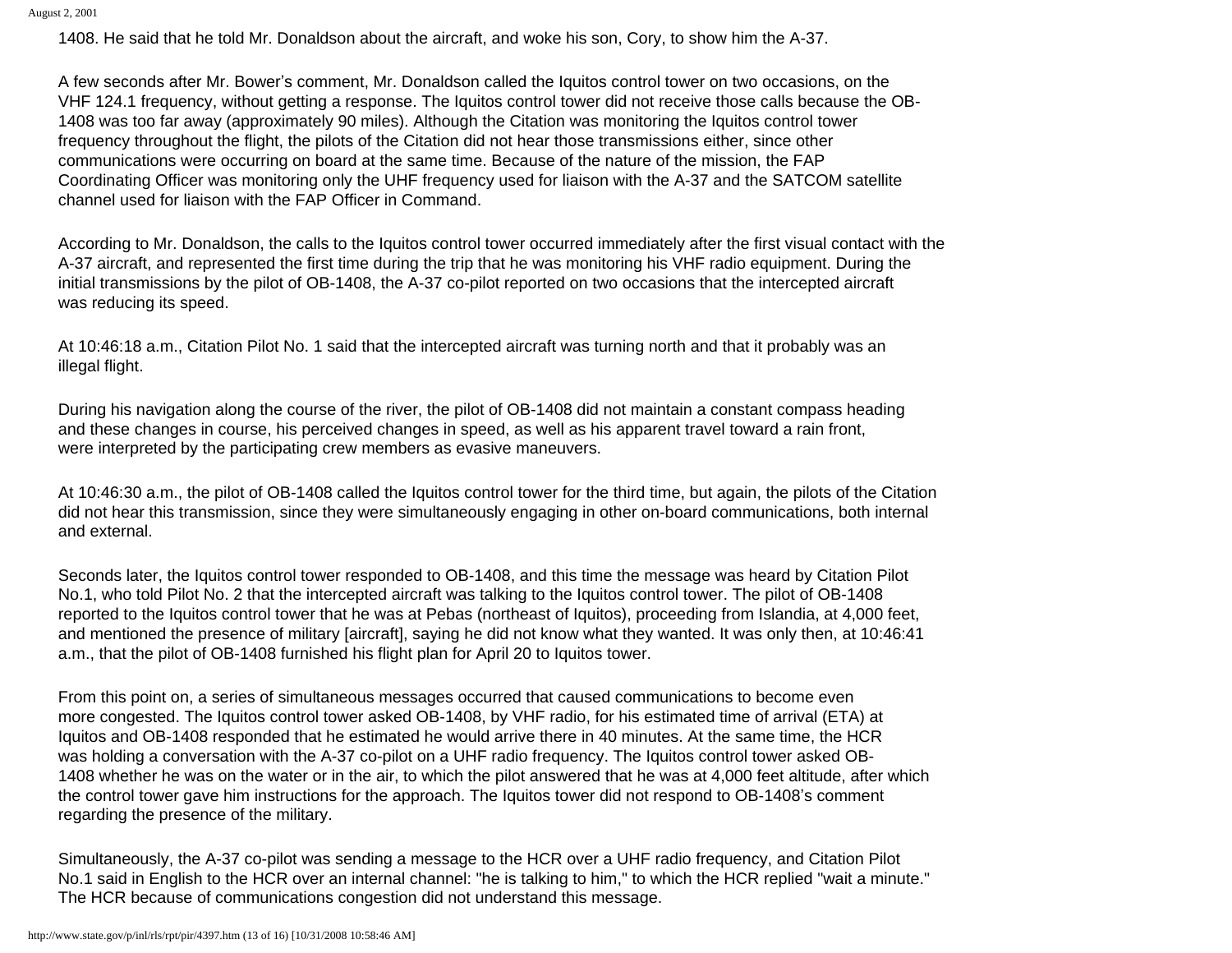At 10:47:30 a.m., Citation Pilot No.1 again told the HCR, in English, over the internal channel: "…he is talking to Oscar Bravo", and did not get a response from the HCR.

At approximately this point in time, Mr. Bowers told the investigation committee that he had looked back to see puffs of smoke coming from the A-37's nose, and had reported this to Mr. Donaldson9.

Seconds afterward, at 10:47:40 a.m., according to post-incident interviews, and a faint background dialogue on the videotape, the Iquitos control tower began a radio conversation with the Santa Clara FAP Base. Citation Pilot No.1 told Pilot No. 2 that he thought the intercepted aircraft was headed for the Santa Clara FAP Base. Having understood the mission had ended, Pilot No. 2 suggested that the Citation also return to that base, and Pilot No. 1 agreed. Citation Pilot No. 1 asked the HCR whether the intercepted aircraft was heading to the Santa Clara FAP Base, to which the HCR asked, in Spanish: "What?" as he did not understand the message. Immediately thereafter, the pilot of OB-1408 frantically reported to the Iquitos control tower that he was being attacked. He did not get an answer, because he had begun an emergency descent looking for a water landing site<sup>10</sup>.

<sup>10</sup>Mr. Bowers told the investigation committee that it was less than ten seconds between when he first saw the smoke from the nose of the A-37 firing and missing, and when the bullets began hitting OB-1408 during the next A-37 firing pass.

At 10:48:10 a.m., the pilots of the Citation told the HCR, in urgent English and Spanish, to cease firing and the HCR ordered the pilot of the interceptor aircraft A-37 to stop the attack. The co-pilot of the interceptor aircraft A-37 reported to the HCR that he had called off the attack because flames were coming from the intercepted aircraft. Minutes later, the OB-1408 landed on the water at coordinates 03º 28´ 55" South, 072º 06´ 70" West.

In Phase 3, the A-37 had fired two salvos of approximately three seconds each. The 7.62- caliber mini-gun installed in the A-37 is not a precision weapon, since the ammunition disperses in a circular pattern. The low speed of the OB-1408 forced the A-37 to maneuver constantly, which prevented it from aiming precisely at non-vital areas of the intercepted aircraft, as was observed later in the visual inspection done in the city of Iquitos by the Investigation Commission.

# **CONCLUSIONS**

- 1. By the late 1990s, references to the full range of procedures, contained in the 1994 agreement on procedures, became less detailed and explicit in implementing documents agreed to by representatives of both governments.
- 2. At the same time, joint training utilized an abbreviated set of procedures, with the assumption that the target had been identified as a narcotics trafficking aircraft prior to the arrival of the interceptors. Joint training was also very much focused on safety of flight, following a collision between surveillance and interceptor aircraft in February 1999.
- 3. Key participants involved in the April 20, 2001 incident narrowly viewed their respective command and control roles and did not individually consider their actions from a broader, overall perspective.
- 4. Despite its steady altitude and general flight path deeper into Peru, the characteristics of the flight of Peruvian civil aircraft OB-1408 on April 20, 2001 generated suspicion within the Peru-U.S. counternarcotics aircraft interdiction system that it was a narcotics trafficking aircraft.
- 5. The language limitations of Peruvian and American participants particularly under stress played a role in reducing

<sup>9</sup>The A-37 pilots made a first firing pass at OB-1408, which missed the aircraft.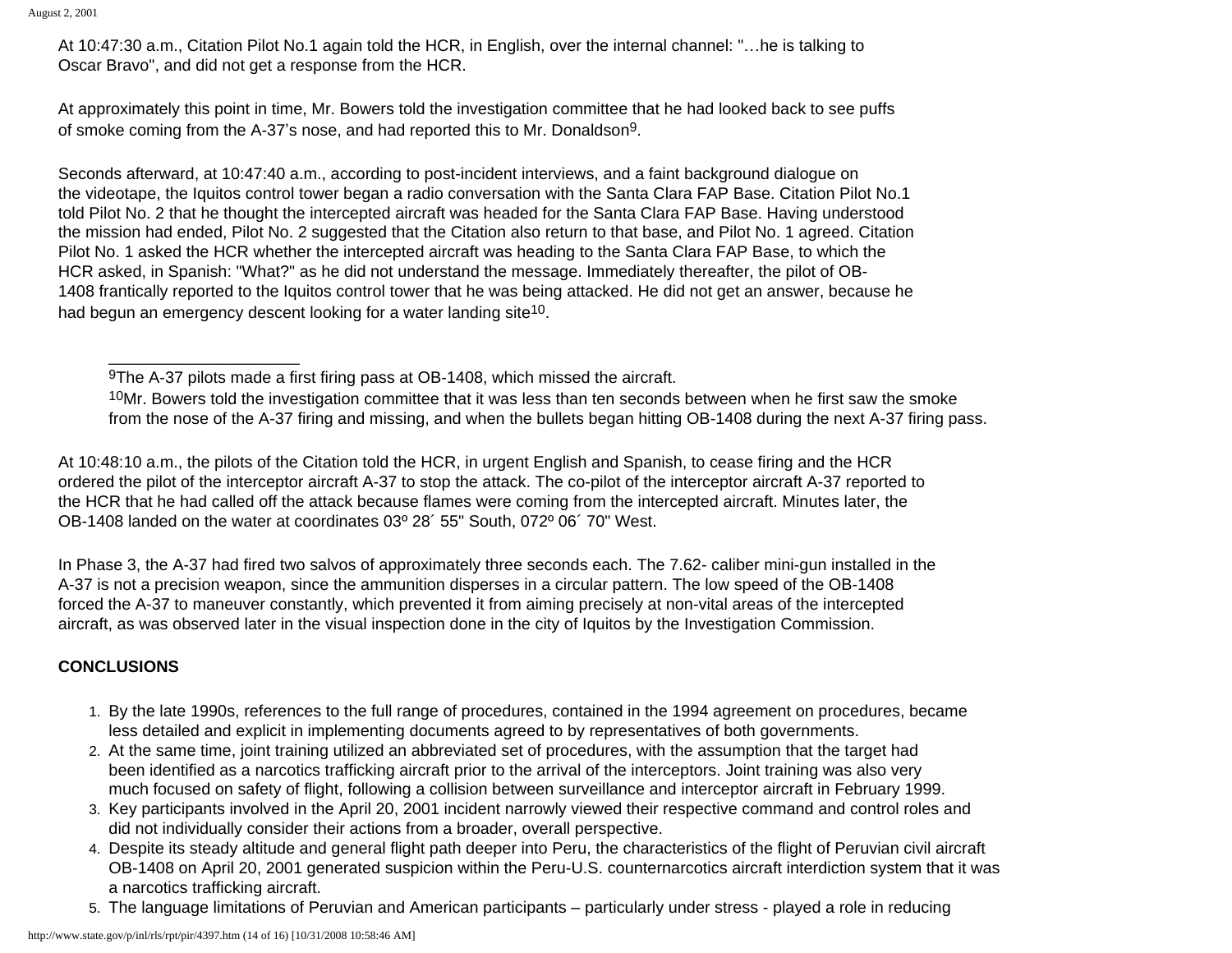the timely flow of information, and comprehension of decisive messages related to the April 20 interception of OB-1408.

6. Communications systems overload, and cumbersome procedures played a role in reducing timely and accurate compliance with all applicable directives by participants in the air and on the ground.

## <span id="page-14-0"></span>**ABBREVIATIONS LIST**

| <b>Abbreviation</b> | <b>Translation</b>                                  |
|---------------------|-----------------------------------------------------|
| <b>ABDP</b>         | Airbridge Denial Program                            |
| <b>ABWE</b>         | Association of Baptists for World Evangelism        |
| <b>ADIZ</b>         | Air Defense Identification Zone                     |
| <b>ATC</b>          | <b>Air Traffic Control</b>                          |
| <b>CCA</b>          | <b>Aircraft Control Center</b>                      |
| <b>CIDAN</b>        | National Air Defense Information center             |
| <b>CORPAC</b>       | <b>Civil Aviation Corporation</b>                   |
| <b>FAP</b>          | Peruvian Air Force                                  |
| <b>GOP</b>          | Government of Peru                                  |
| <b>HCR or HNR</b>   | Host Country Rider or Host Nation Rider             |
| <b>ICAO</b>         | International Civil Aviation Organization           |
| <b>INL</b>          | International Narcotics and Law Enforcement Affairs |
| JIATF-E             | U.S. Joint Interagency Task Force, East             |
| <b>OIC</b>          | Officer-In-Charge                                   |
| PE-9                | Papa Echo Nine                                      |
| <b>SAR</b>          | Search and Rescue                                   |
| <b>TPB</b>          | Tailpipe Bravo                                      |
| <b>VI/RAT</b>       | <b>FAP Sixth Territorial Air Region</b>             |

**LE BACK TO TOP**